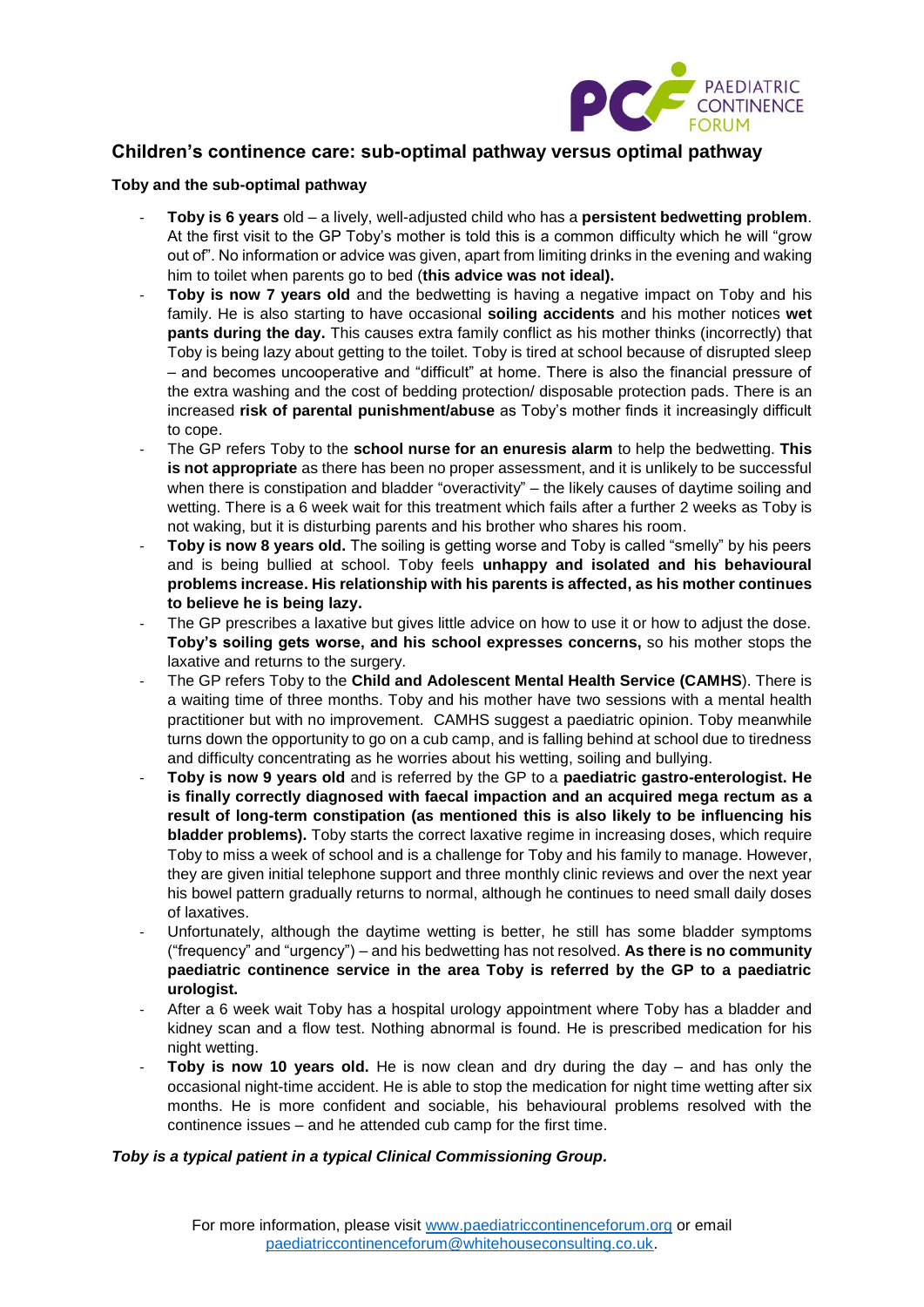

#### **Toby and the optimal pathway**

- **At 5 years old (a year earlier)** Toby's bedwetting, daytime problems of "frequency" (needing to urinate more often than is usual) and constipation problems are identified by the school nurse at school entry. Neither Toby nor his mother were aware that Toby had a constipation problem and that this might be contributing to his bedwetting and daytime symptoms.
- In liaison with the GP, Toby starts on a **medication regime for his constipation.**
- Two months later Toby and his mother attend the **integrated community paediatric continence clinic,** where his constipation is reviewed; he is making good progress so his medication is adjusted. They are also given explanations about the causes and treatment for constipation and bedwetting, advice on diet and fluid intake and linked to supportive organisations, such as ERIC: The Children's Bowel and Bladder Charity and Bladder and Bowel UK.
- Six weeks later Toby is reviewed by the **paediatric continence nurse** at the clinic. His constipation is much better but he still has a bedwetting problem. His mother is advised about how to try reducing laxatives.
- The assessment identifies that an enuresis alarm would not be appropriate and would be too disruptive for the family (for example Toby shares a bedroom with his brother), so Toby starts on a **medication regime for bedwetting.**
- The paediatric continence nurse follows Toby up a week later by telephoning his mother. Toby is not completely dry at night so the medication dosage is adjusted.
- Twelve weeks later, at a follow-up clinic appointment, Toby reports that he is dry at night with medication and almost completely dry when he tries without; he no longer has urinary "frequency" and **his bowel pattern is now normal;** he reports that he no longer needs nighttime protection pants.
- Toby's mother is advised to maintain dietary and fluid changes, to try and work out possible causes for wet nights, to use laxatives as required and to contact the service if there are any problems.
- The paediatric continence nurse provides a review by telephone t**hree months later.** Toby's mother was pleased to report that Toby is fully **dry at night without the medication and has not needed laxatives for two months**. The family know that they can return if problems reoccur.

## **Early identification of Toby's constipation problem and its effective treatment prevents:**

- The more serious condition of impact with associated soiling;
- Referral to urology and paediatric gastroenterology;
- Toby having unnecessary investigations;
- Toby experiencing bullying at school and his family experiencing four years of stress and anxiety;
- Toby missing normal childhood social opportunities; and
- Risk of child punishment through parental intolerance of Toby's continence problems.